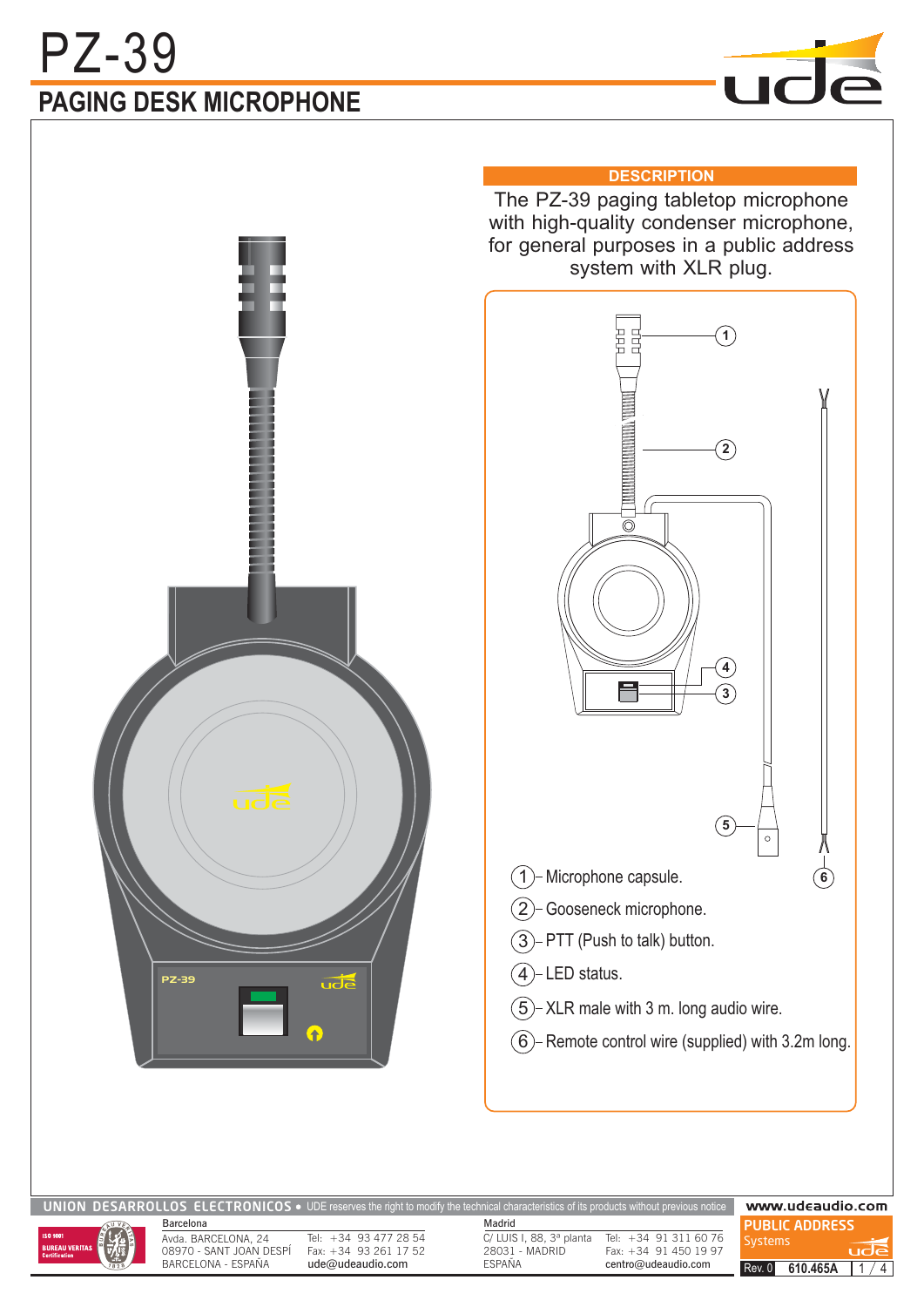

### **INSTALLATION**

#### **PZ-39 factory configuration is:**

- XLR audio output.
- Remote control wire to connect with UDE equipments.
- Phantom power from 12 to 24Vdc.

The XLR connector can be plug direct to an UDE amplifiers / preamplifier, with XLR socket and **microphone with phantom power configuration.**

#### **In necessary case, you may configure:**

**1.-** Remove back cover of the microphone (see figure 1).

**2.-** Choose the power supplied mode:

PZ-39 operates with phantom power supply from 12 to 24Vdc.

For phantom power supply between 24 to 48Vdc, cut resistances R4 and R6 (2k7) on circuit board 107.287 **(see figure 2).**

#### **3.- Remote control configuration:**

through the second cable gland (see figure 3 and note 1). Connect the remote control wire between TM4 and RTM5 from the terminal block inside the paging desk; pull out

**4.-** Connect audio cable to an amplifier or preamplifier:

**4.1-** Connect the PZ-39 with a XLR output + remote control wire (see figure 3).

4.2.- Connect the PZ-39/DIN through a DIN connector (see figure 4).

**5.-** Refit the back cover (see figure 1).

#### **Note 1:**

The paging desk has a XLR male with 3 m. long audio wire and remote control wire with 3.2m long. Also has an internal terminal block for an easy swap wire operation, according on the installation necessities.



#### **ATTENTION:**

**Tell this option in the order time (ref. PZ-39/DIN).** UDE can provide a DIN male audio wire instead of the XLR + remote control.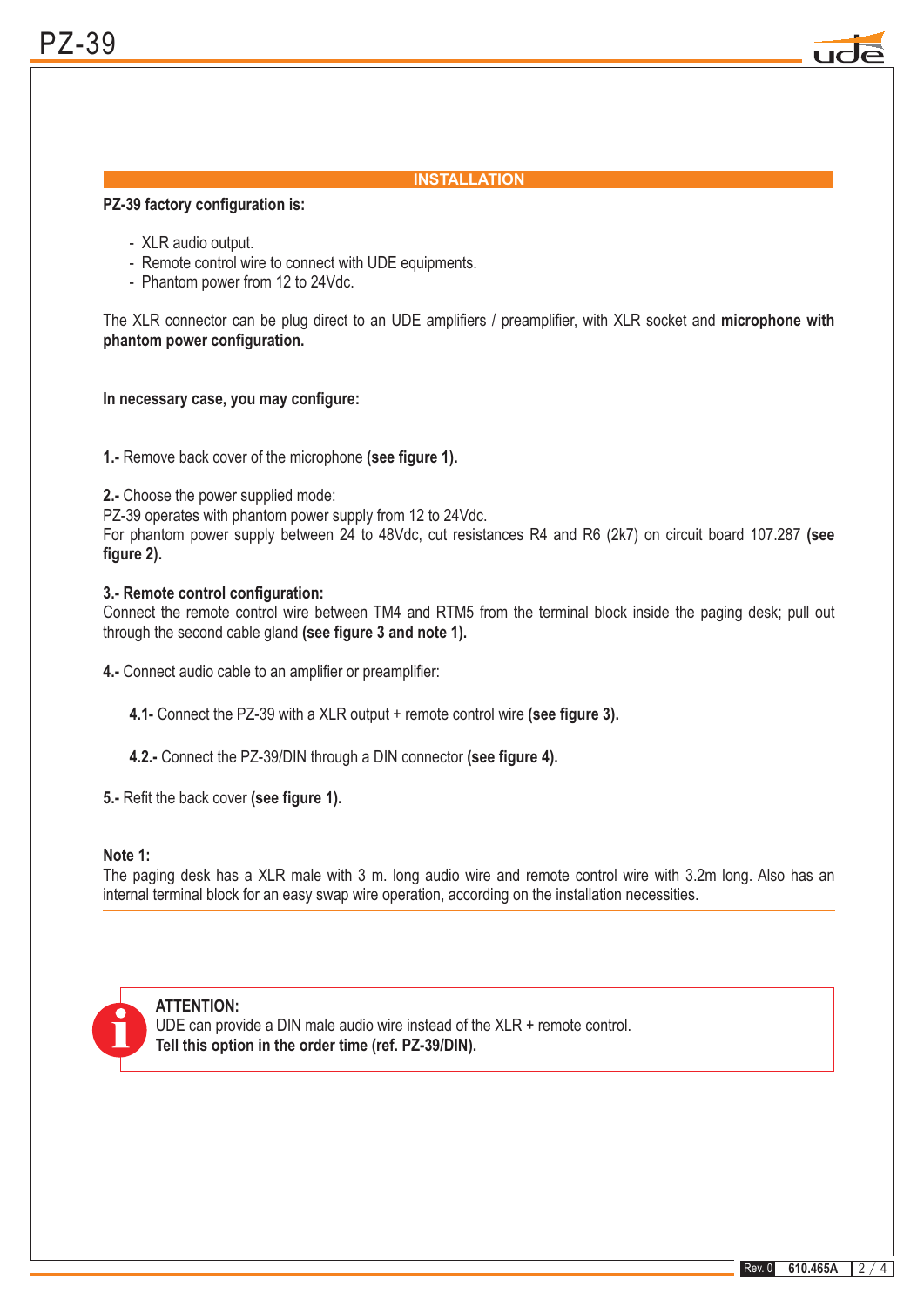## PZ-39





Rev. 0 **610.465A**  $3/4$